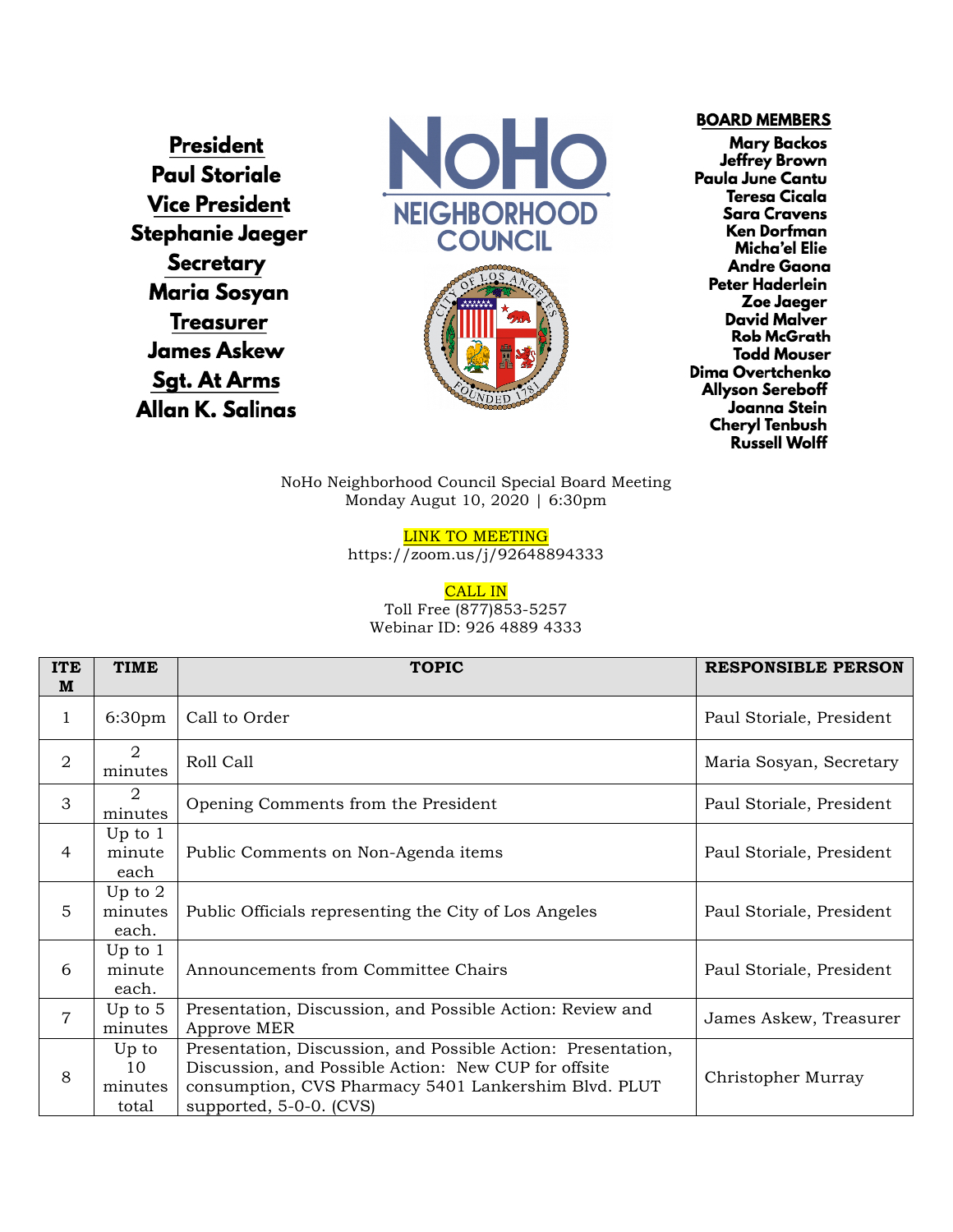| 9  | Up to<br>10<br>minutes | Presentation, Discussion, and Possible Action: LAUSD<br>updates.                                                                                                                                                                                                                                                                                                                                                                                                                                                                             | Kelly Gonez, LAUSD<br>board member                                                  |
|----|------------------------|----------------------------------------------------------------------------------------------------------------------------------------------------------------------------------------------------------------------------------------------------------------------------------------------------------------------------------------------------------------------------------------------------------------------------------------------------------------------------------------------------------------------------------------------|-------------------------------------------------------------------------------------|
| 10 | Up to $5$<br>minutes   | Presentation, Discussion, and Possible Action: Letter of<br>Support for Black Lives Matter events in the NoHo Park and<br>surrounding community.                                                                                                                                                                                                                                                                                                                                                                                             | Cosby Siringi and Jack<br>Kelly                                                     |
| 11 | Up to 5<br>minutes     | Presentation, Discussion, and Possible Action: Up to \$500 to<br>paint a Community Green Screen for our community to use<br>for Photo and Videos. Location to be discussed.                                                                                                                                                                                                                                                                                                                                                                  | Paula June Cantu,<br>Chair of AP&B<br>Committee                                     |
| 12 | Up to<br>10<br>minutes | Presentation, Discussion, and Possible Action: To appoint<br>Chrystal Baker as Stakeholder member of the AP&B<br>Committee. She will begin as an Alternate member.                                                                                                                                                                                                                                                                                                                                                                           | Paula June Cantu,<br>Chair of AP&B<br>Committee                                     |
| 13 | Up to 5<br>minutes     | Presentation, Discussion, and Possible Action: Write a letter to<br>Councilman Paul Krekorian to initiate docking stations for<br>scooters in our community.<br>These scooters are a nuisance to the public and very<br>dangerous when people leave them in the middle of the<br>sidewalk. These scooters are banned in our neighboring<br>Toluca Lake, but we find them useful in our community for<br>travel. The NoHo Neighborhood Council requests that scooters<br>such as Lime and Bird are docked properly as are the metro<br>bikes. | Stephanie Jaeger, Chair<br>Public Safety and<br>Emergency<br>Preparedness Committee |
| 14 | Up to $5$<br>minutes   | Presentation, Discussion, and Possible Action: Write a letter to<br>Paul Krekorian requesting a quick resolution to the issues at<br>In and Out Burger, Located at 5864 Lankershim Blvd. The<br>drive through line blocks Lankershim Blvd causing dangerous<br>road conditions.                                                                                                                                                                                                                                                              | Stephanie Jaeger, Chair<br>Public Safety and<br>Emergency<br>Preparedness Committee |
| 15 | Up to $5$<br>minutes   | Presentation, Discussion, and Possible Action: Write a letter to<br>Paul Krekorians office requesting the pursuit of ADA<br>accessible ramps for persons crossing Burbank at Lankershim<br>on the north east corner.                                                                                                                                                                                                                                                                                                                         | Stephanie Jaeger, Chair<br>Public Safety and<br>Emergency<br>Preparedness Committee |
| 16 | Up to<br>10<br>minutes | Presentation, Discussion, and Possible Action: write<br>a community impact statement in support of Council File 20-<br>0769, which calls for LAPD, LAHSA, and other relevant<br>agencies to 'to develop an unarmed model of crisis response<br>that would divert non-violent calls for service (mental health<br>crisis, substance abuse, neighbor disputes etc.) away from<br>LAPD to the appropriate non-law enforcement agencies'.                                                                                                        | Peter Haderlein, Chair of<br>Homeless Committee                                     |
| 17 | Up to $5$<br>minutes   | Presentation, Discussion, and Possible Action: Review and<br>Approve July meeting minutes.                                                                                                                                                                                                                                                                                                                                                                                                                                                   | Paul Storiale, President                                                            |
| 18 | $\mathbf{1}$<br>minute | President's Closing Comments                                                                                                                                                                                                                                                                                                                                                                                                                                                                                                                 | Paul Storiale, President                                                            |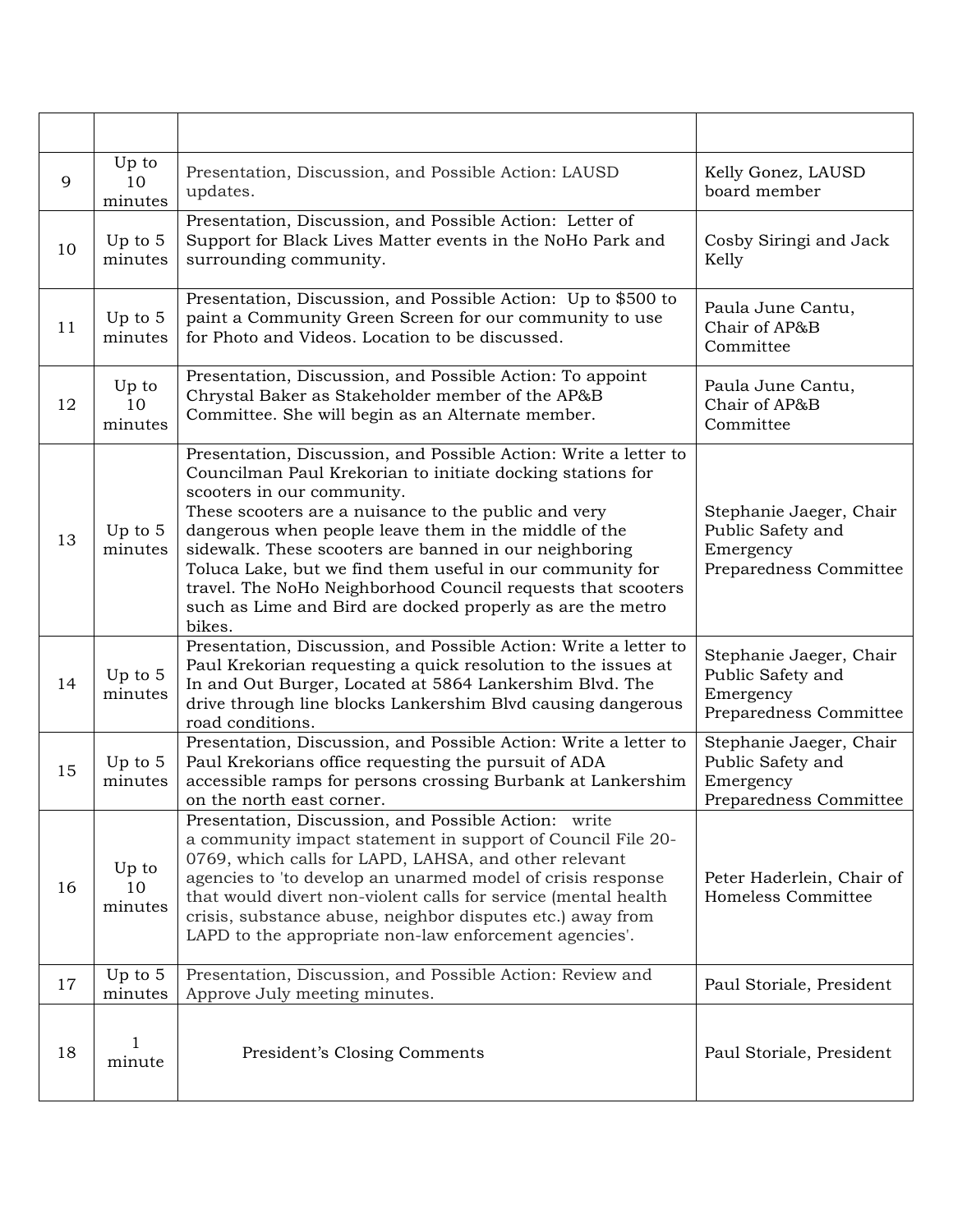|    | Meeting Adjourned                                                          |                          |
|----|----------------------------------------------------------------------------|--------------------------|
| 19 | <b>Upcoming Board Meetings</b><br>September 14<br>October 12<br>November 9 | Paul Storiale, President |
|    | Seats Available for Board Appointment                                      |                          |
|    | Youth Representative (September)                                           |                          |

## THE FOLLOWING IS IN REGARDS TO ALL BOARD MEETINGS AND COMMITTEE **MEETINGS**

**PUBLIC INPUT AT ALL MEETINGS** – The public is requested to fill out a "Speaker Card" to address the Board on any agenda item before the Board takes an action on an item. Comments from the public on agenda items will be heard only when the respective item is being considered. Comments from the public on other matters not appearing on the agenda that are within the Board's jurisdiction will be heard during the General Public Comment period. Please note that under the Brown Act, the Board is prevented from acting on a matter that you bring to its attention during the General Public Comment period; however, the issue raised by a member of the public may become the subject of a future Board meeting. Public comment is limited to 1 minute per speaker, unless adjusted by the presiding officer of the Board.

**PUBLIC POSTING OF AGENDAS** - MTNHNC agendas are posted for public review as follows:

- North Hollywood Regional Library 5211 Tujunga Blvd. North Hollywood
- Senior Citizens Center 5301 Tujunga Blvd. North Hollywood.
- www.NoHoNC.org
- You can also receive our agendas via email by subscribing to L.A. City's Early Notification System at http://www.lacity.org/government/Subscriptions/NeighborhoodCouncils/index.htm

**THE AMERICAN WITH DISABILITIES ACT** - As a covered entity under Title II of the Americans with Disabilities Act, the City of Los Angeles does not discriminate on the basis of disability and, upon request, will provide reasonable accommodation to ensure equal access to its programs, services and activities. Sign language interpreters, assistive listening devices and other auxiliary aids and/or services, may be provided upon request. To ensure availability of services, please make your request at least 3 business days (72 hours) prior to the meeting you wish to attend by contacting Paul Storiale, Board President, via email: NoHoPresident@gmail.com

**PUBLIC ACCESS OF RECORDS** – In compliance with Government Code section 54957.5, non-exempt writings that are distributed to a majority or all of the board in advance of a meeting may be viewed at our website: NoHoNC.org or at the scheduled meeting. In addition, if you would like a copy of any record related to an item on the agenda, please contact Paul Storiale, Board President, via email NoHoPresident@gmail.com

**RECONSIDERATION AND GRIEVANCE PROCESS** – For information on the MTNHNC's process for board action reconsideration, stakeholder grievance policy, or any other procedural matters related to this Council, please consult the NoHo NC Bylaws. The Bylaws are available at our Board meetings and our website www.NoHoNC.org.

REMOVAL WARNING: ANY PERSON WHO INTERFERES WITH THE CONDUCT OF A NEIGHBORHOOD COUNCIL MEETING BY WILLFULLY INTERRUPTING AND/OR DISRUPTING THE MEETING IS SUBJECT TO REMOVAL. A PEACE OFFICER MAY BE REQUESTED TO ASSIST WITH THE REMOVAL BY THE NEIGHBORHOOD COUNCIL. ANY PERSONS WHO RESISTS REMOVAL BY A PEACE OFFICER IS SUBJECT TO ARREST AND PROSECUTION. Penal Code Section 403, Penal Code Section 602.1(b)

NoHo **NEIGHBORHOOD COUNCIL DRAFT MINUTES**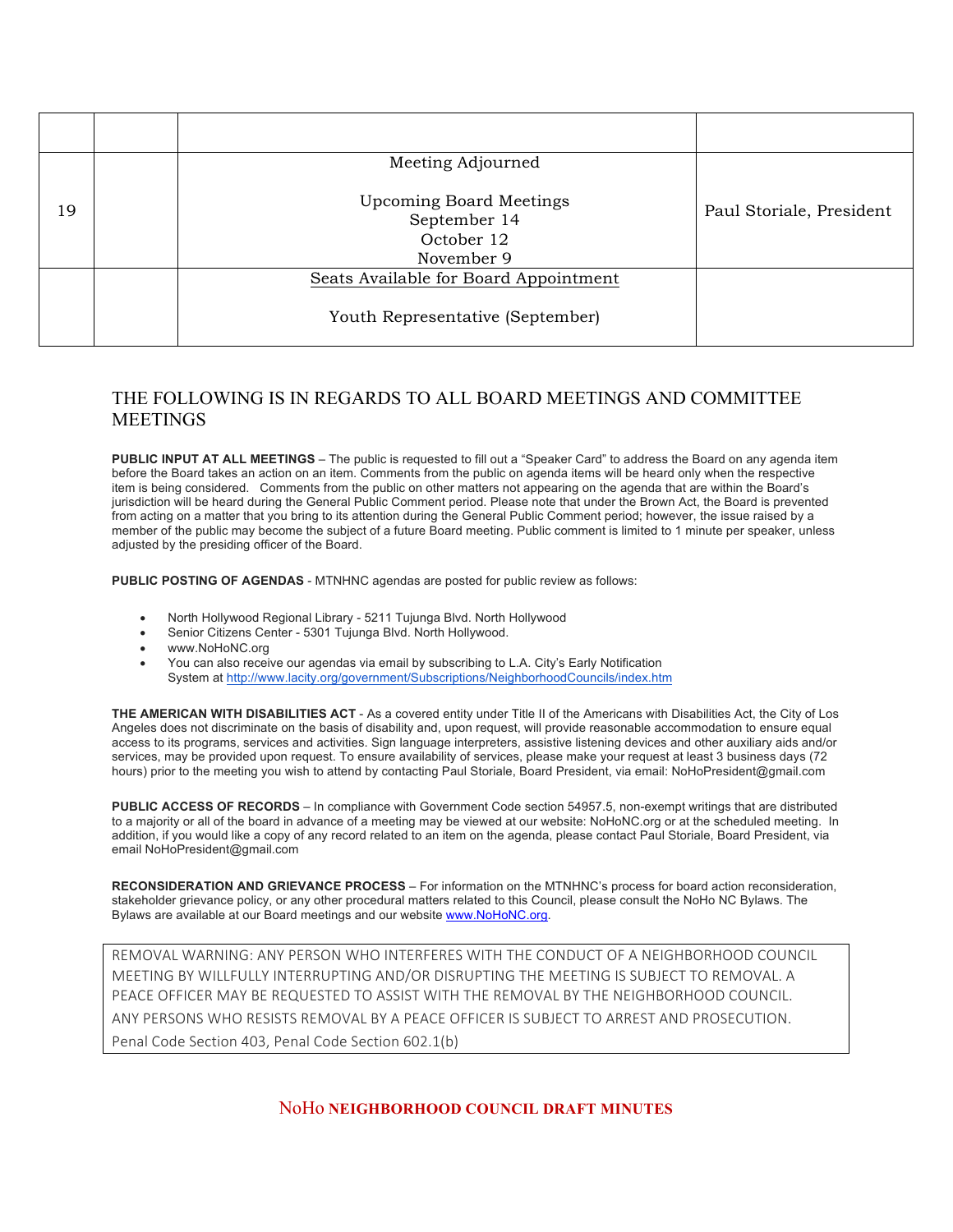## **Community Board Meeting Monday, July 20, 2020 6:30 P.M. Via Zoom**

| Item #                  | <b>Topic</b>                                                                                                                                                                                                                                                                                                                                                                                                                                                                                                                                                                                                                                                                                                                                                                                                                                                                                                                                                                                                                                                                                          |
|-------------------------|-------------------------------------------------------------------------------------------------------------------------------------------------------------------------------------------------------------------------------------------------------------------------------------------------------------------------------------------------------------------------------------------------------------------------------------------------------------------------------------------------------------------------------------------------------------------------------------------------------------------------------------------------------------------------------------------------------------------------------------------------------------------------------------------------------------------------------------------------------------------------------------------------------------------------------------------------------------------------------------------------------------------------------------------------------------------------------------------------------|
|                         | <b>Call to Order</b>                                                                                                                                                                                                                                                                                                                                                                                                                                                                                                                                                                                                                                                                                                                                                                                                                                                                                                                                                                                                                                                                                  |
|                         | Meeting was called to order at 6:36pm.                                                                                                                                                                                                                                                                                                                                                                                                                                                                                                                                                                                                                                                                                                                                                                                                                                                                                                                                                                                                                                                                |
| $\mathbf{2}$            | <b>Board Roll Call</b>                                                                                                                                                                                                                                                                                                                                                                                                                                                                                                                                                                                                                                                                                                                                                                                                                                                                                                                                                                                                                                                                                |
|                         | 20 Present: James Askew, Mary Backos, Jeffrey Brown, Paula June Cantu, Teresa Cicala, Ken Dorfman, Micha'el Elie,<br>Andre Gaona, Peter Haderlein, Stephanie Jaeger, Rob McGrath, Todd Mouser, David Malver, Dima Overtchenko, Alla<br>Salinas, Allyson Sereboff, Joanna Stein, Paul Storiale, Cheryl Tenbush, Russell Wolff<br>1 Absent: Zoe Jaeger<br>1 Excused: Maria Sosyan                                                                                                                                                                                                                                                                                                                                                                                                                                                                                                                                                                                                                                                                                                                       |
| 3                       | <b>President's Comments:</b>                                                                                                                                                                                                                                                                                                                                                                                                                                                                                                                                                                                                                                                                                                                                                                                                                                                                                                                                                                                                                                                                          |
|                         | This special meeting replaces our regularly scheduled meeting.<br><b>Jasmine Elbarbary is new DONE Representative</b><br><b>Recent fireworks issues</b><br><b>Street Light Maintenance Assessment</b><br>Board Members should not address each other by their first name out of respect.<br>Board Members should address the chair with any comments about the agenda items.                                                                                                                                                                                                                                                                                                                                                                                                                                                                                                                                                                                                                                                                                                                          |
| $\overline{\mathbf{4}}$ | <b>Public Comments on Non-Agenda Items</b>                                                                                                                                                                                                                                                                                                                                                                                                                                                                                                                                                                                                                                                                                                                                                                                                                                                                                                                                                                                                                                                            |
|                         | Tess - Board need to consider agendizing Land Use Legislation. Email: tess@mayor.com<br>Matthew Fine - He discussed DOT, construction and parking enforcement.<br>Miss Kirby – North Hollywood Police Advisory Board – She thanked board members for attending last meeting. Asked<br>about writing a letter to Paul Krekorian to ask for Department of Sanitation dedicated truck to North Hollywood Station<br>for clean-up.                                                                                                                                                                                                                                                                                                                                                                                                                                                                                                                                                                                                                                                                        |
| 5                       | Public Officials representing the City of Los Angeles                                                                                                                                                                                                                                                                                                                                                                                                                                                                                                                                                                                                                                                                                                                                                                                                                                                                                                                                                                                                                                                 |
|                         | Morgan Sutton - Paul Krekorian's Office<br>Thank you for comments on the Slow Streets. Feedback is welcome. Trader Joes opened up.<br>Dedicated truck for police station - send her an email: morgan.sutton@lacity.org                                                                                                                                                                                                                                                                                                                                                                                                                                                                                                                                                                                                                                                                                                                                                                                                                                                                                |
| 6                       | <b>Committee Announcements:</b><br>Suggestion to committees to change meeting day to Monday for the duration of the emergency orders<br>Paul Storiale suggested that committees move meetings to Mondays to make it easier for stakeholders to remember wh<br>the meeting is.<br>James Askew – PLUT Committee – They are speaking to cannabis dispensary applicants and work to encoura<br>developers to bring affordable housing to their projects.<br>Advocates for Slow Streets in the community, reach out to schools to receive MPG's.<br>Peter Haderlein – Homeless Committee – Committee meets the third Tuesday of the month at 6:30pm. July meeting w<br>postponed to July 28 <sup>th</sup> .<br>Paula June Cantu – Arts, Parks & Beautification Committee – Committee meets the fourth Monday of the month at 7:00p<br>by zoom.<br>Russell Wolff – Outreach & Ad Hoc Small Business Community – Committee meets the second Monday of the month<br>5:00pm. Currently working on an initiative to help businesses open and to get some of the streets closed for restaurar<br>to eat outside. |
|                         | James Askew – PLUT Committee – Committee meets the third Thursday of the month at 7:00pm. The next meeting w<br>be August $20^{th}$ at 7:00pm via zoom.                                                                                                                                                                                                                                                                                                                                                                                                                                                                                                                                                                                                                                                                                                                                                                                                                                                                                                                                               |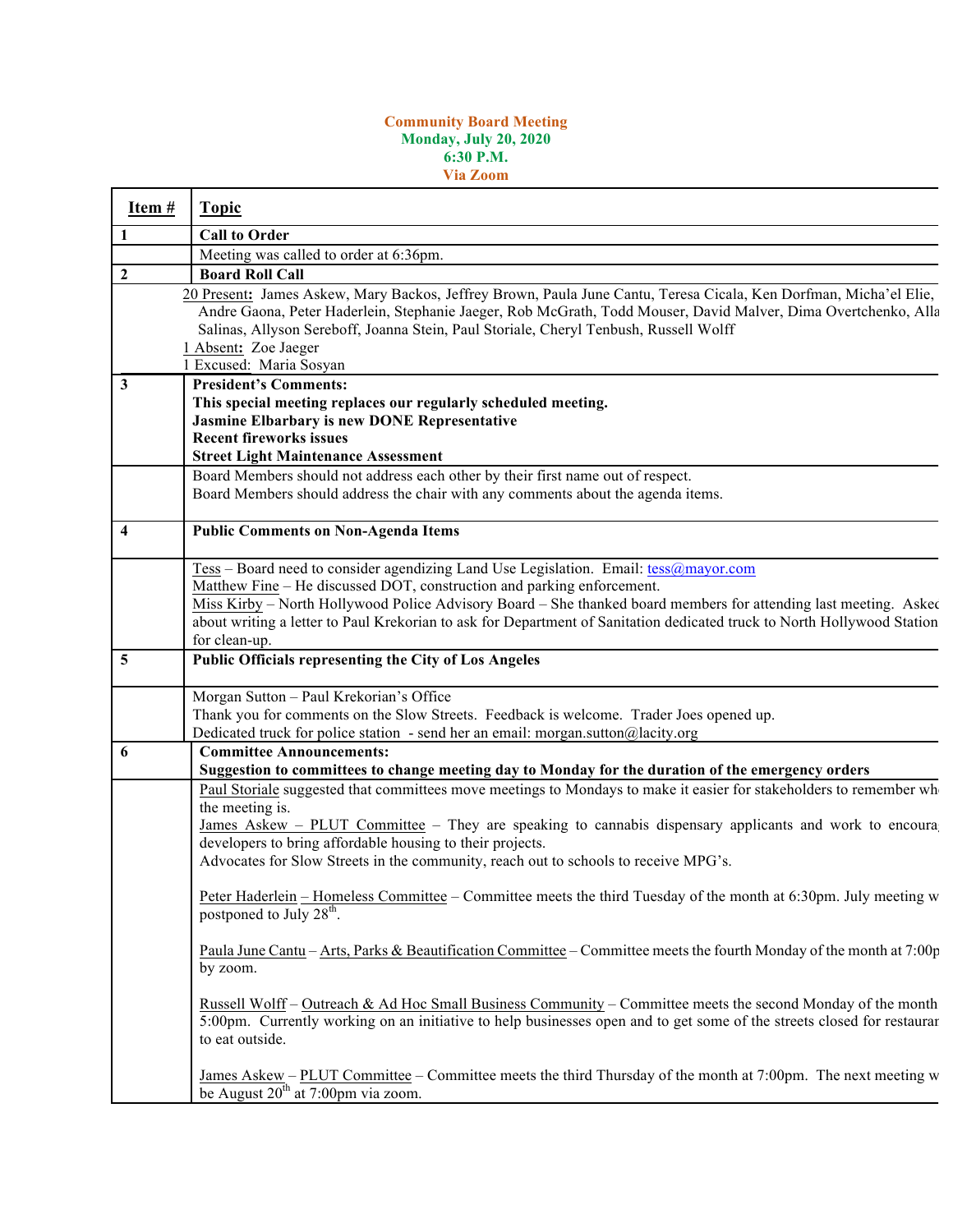|                  | Stephanie Jaeger - Public Safety Committee - Committee meets on the fourth Thursday of the month at 6:30pm. The ne<br>meeting is Thursday, July 23 <sup>rd</sup> at 6:30pm. Racism and its impact in the neighborhood will be discussed.                                                                                                                                                                                                                                                                                                                                |
|------------------|-------------------------------------------------------------------------------------------------------------------------------------------------------------------------------------------------------------------------------------------------------------------------------------------------------------------------------------------------------------------------------------------------------------------------------------------------------------------------------------------------------------------------------------------------------------------------|
| 7                | Presentation & Discussion, and Possible Action: Review and Approve June MER                                                                                                                                                                                                                                                                                                                                                                                                                                                                                             |
|                  | Peter Haderlein brought a motion to approve June MER, seconded by Davis Malver<br>20 Ayes: James Askew, Mary Backos, Jeffrey Brown, Paula June Cantu, Teresa Cicala, Ken Dorfman, Micha'el Elie,<br>Andre Gaona, Peter Haderlein, Stephanie Jaeger, Rob McGrath, David Malver, Todd Mouser, Dima Overtchenko, Alla<br>Salinas, Allyson Sereboff, Joanna Stein, Paul Storiale, Cheryl Tenbush, Russell Wolff<br>Vote: (20-0-0) Motion passes                                                                                                                             |
| 8                | Presentation, Discussion, and Possible Action: Review and Approve June regular meeting minutes and June<br>special meeting minutes                                                                                                                                                                                                                                                                                                                                                                                                                                      |
|                  | David Malver brought a motion to approve June regular meeting minutes and June special meeting minutes, seconded<br>by Ken Dorfman                                                                                                                                                                                                                                                                                                                                                                                                                                      |
|                  | 20 Ayes: James Askew, Mary Backos, Jeffrey Brown, Paula June Cantu, Teresa Cicala, Ken Dorfman, Micha'el Elie,<br>Andre Gaona, Peter Haderlein, Stephanie Jaeger, Rob McGrath, David Malver, Todd Mouser, Dima Overtchenko, Alla<br>Salinas, Allyson Sereboff, Joanna Stein, Paul Storiale, Cheryl Tenbush, Russell Wolff<br>Vote: (20-0-0) Motion passes                                                                                                                                                                                                               |
| $\boldsymbol{9}$ | Presentation, Discussion, and Possible Action: Storm Water Capture Program                                                                                                                                                                                                                                                                                                                                                                                                                                                                                              |
|                  | Item #9 was tabled pending Plut Committee input.                                                                                                                                                                                                                                                                                                                                                                                                                                                                                                                        |
| 10               | Presentation, Discussion, and Possible Action: Review and Approve 2020-2021 Budget of \$32,000 for NoHo NC                                                                                                                                                                                                                                                                                                                                                                                                                                                              |
|                  | David Malver brought a motion to approve 2020-2021 Budget of \$32,000 for Noho NC, seconded by Todd Mouser<br>20 Ayes: James Askew, Mary Backos, Jeffrey Brown, Paula June Cantu, Teresa Cicala, Ken Dorfman, Micha'el Elie,<br>Andre Gaona, Peter Haderlein, Stephanie Jaeger, Rob McGrath, David Malver, Todd Mouser, Dima Overtchenko, Alla<br>Salinas, Allyson Sereboff, Joanna Stein, Paul Storiale, Cheryl Tenbush, Russell Wolff<br>Vote: (20-0-0) Motion passes                                                                                                 |
| 11               | Presentation, Discussion, and Possible Action: Write a CIS in favor of CF-20-0838 (a motion to make Slow<br>Streets program permanent)                                                                                                                                                                                                                                                                                                                                                                                                                                  |
|                  | Alan Salinas brought a motion to write a CIS in favor of CF-20-0838 (a motion to make Slow Streets program<br>permanent), seconded by Paula June Cantu<br>20 Ayes: James Askew, Mary Backos, Jeffrey Brown, Paula June Cantu, Teresa Cicala, Ken Dorfman, Micha'el Elie,<br>Andre Gaona, Peter Haderlein, Stephanie Jaeger, Rob McGrath, David Malver, Todd Mouser, Dima Overtchenko, Alla<br>Salinas, Allyson Sereboff, Joanna Stein, Paul Storiale, Cheryl Tenbush, Russell Wolff<br>Vote: (20-0-0) Motion passes                                                     |
| 12               | Presentation, Discussion, and Possible Action: Appoint 2 representatives from NoHo NC board or Stakeholder<br>to the Neighborhood Council LGBTQ Alliance                                                                                                                                                                                                                                                                                                                                                                                                                |
|                  | James Askew brought a motion to appoint Cheryl Tenbush and Jeffrey Brown and Russell Wolff as alternative to<br>represent NoHo NC at the Neighborhood Council LGBTQ Alliance, seconded by Allyson Sereboff<br>20 Ayes: James Askew, Mary Backos, Jeffrey Brown, Paula June Cantu, Teresa Cicala, Ken Dorfman, Micha'el Elie,<br>Andre Gaona, Peter Haderlein, Stephanie Jaeger, Rob McGrath, David Malver, Todd Mouser, Dima Overtchenko, Alla<br>Salinas, Allyson Sereboff, Joanna Stein, Paul Storiale, Cheryl Tenbush, Russell Wolff<br>Vote: (20-0-0) Motion passes |
| 13               | Presentation, Discussion, and Possible Action: Approve up to \$44 to renew the NoHo NC domain name for 2<br>years.                                                                                                                                                                                                                                                                                                                                                                                                                                                      |
|                  | David Malver brought a motion to approve up to \$44 to renew the NoHo NC domain name for 2 years, seconded by<br>seconded by Russell Wolff<br>20 Ayes: James Askew, Mary Backos, Jeffrey Brown, Paula June Cantu, Teresa Cicala, Ken Dorfman, Micha'el Elie,<br>Andre Gaona, Peter Haderlein, Stephanie Jaeger, Rob McGrath, David Malver, Todd Mouser, Dima Overtchenko, Alla<br>Salinas, Allyson Sereboff, Joanna Stein, Paul Storiale, Cheryl Tenbush, Russell Wolff<br>Vote: (20-0-0) Motion passes                                                                 |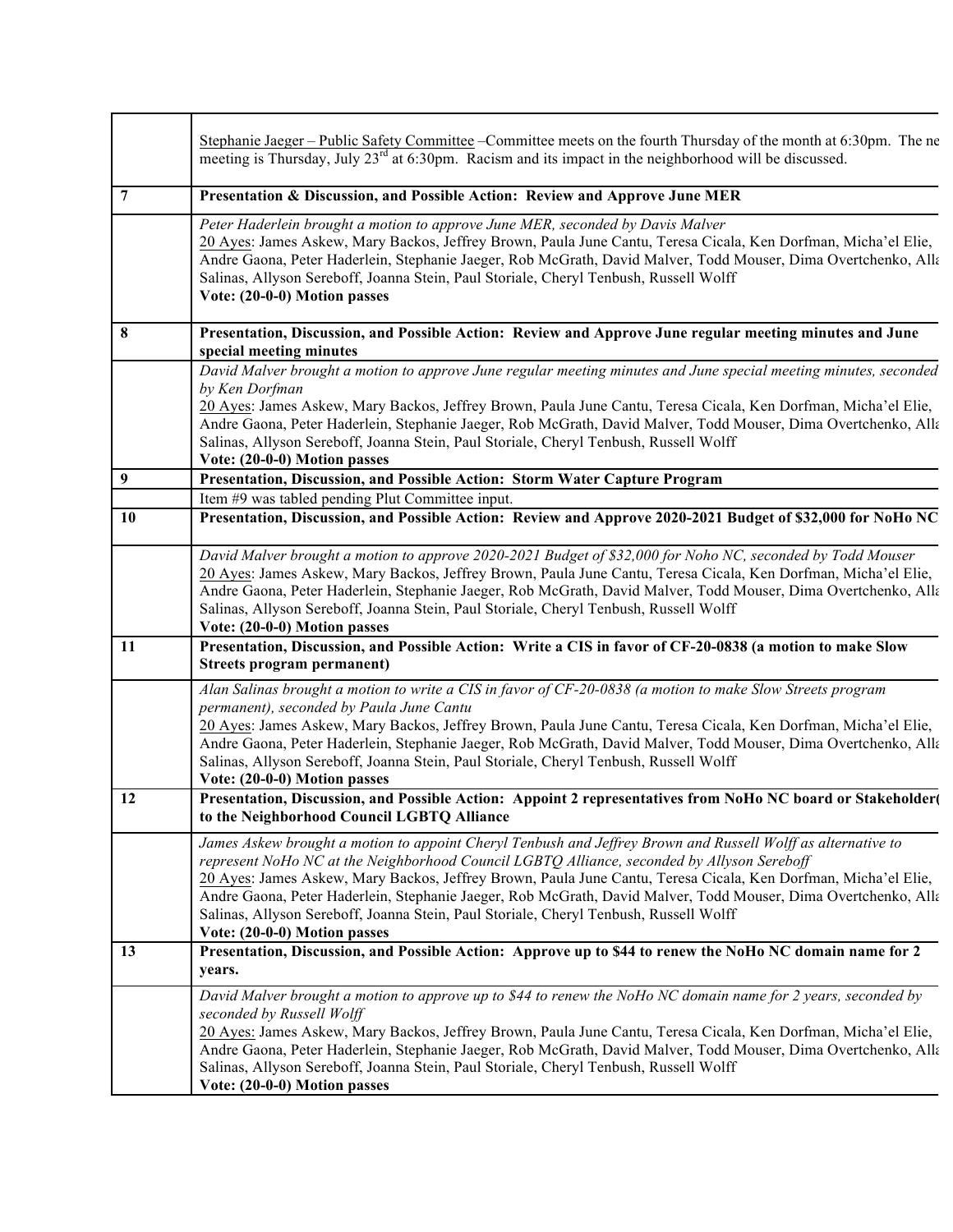| $\overline{14}$ | Presentation, Discussion, and Possible Action: Community Impact Statement in support of council file #20-069.                                                                                                           |
|-----------------|-------------------------------------------------------------------------------------------------------------------------------------------------------------------------------------------------------------------------|
|                 | "The Los Angeles Police Department budget cut/disadvantaged and communities of color re-investment"                                                                                                                     |
|                 | requesting funds be earmarked for the LAPD for fiscal year 2020/2021 be diverted to programs in support                                                                                                                 |
|                 | persons experiencing homelessness in Los Angeles.                                                                                                                                                                       |
|                 | James Askew brought a motion to write a Community Impact Statement in support of council file #20-0692: "The Los                                                                                                        |
|                 | Angeles Police Department budget cut/disadvantaged and communities of color re-investment" requesting funds be                                                                                                          |
|                 | earmarked for the LAPD for fiscal year 2020/2021 be diverted to programs in support persons experiencing                                                                                                                |
|                 | homelessness in Los Angeles, seconded by Jeffrey Brown                                                                                                                                                                  |
|                 | 19 Ayes: James Askew, Mary Backos, Paula June Cantu, Teresa Cicala, Ken Dorfman, Micha'el Elie, Andre Gaona,                                                                                                            |
|                 | Peter Haderlein, Stephanie Jaeger, Rob McGrath, David Malver, Todd Mouser, Dima Overtchenko, Allan Salinas,                                                                                                             |
|                 | Allyson Sereboff, Joanna Stein, Paul Storiale, Cheryl Tenbush, Russell Wolff<br>1 Nay: Jeffrey Brown                                                                                                                    |
|                 | Vote: (19-1-0) Motion passes                                                                                                                                                                                            |
| 15              | Presentation, Discussion, and Possible Action: Community Impact Statement in support of Council File #20-                                                                                                               |
|                 | 0643, which calls for LAHSA and the City of Los Angeles to implement a "Scattered-site" permanent supportive                                                                                                            |
|                 | housing program that utilizes underused or unused privately owned residences.                                                                                                                                           |
|                 | James Askew brought a motion to write a Community Impact Statement in support of Council File #20-0643, which                                                                                                           |
|                 | calls for LAHSA and the City of Los Angeles to implement a "scattered-site" permanent supportive housing program                                                                                                        |
|                 | that utilizes underused or unused privately owned residences. seconded by Jeffrey Brown                                                                                                                                 |
|                 | 20 Ayes: James Askew, Mary Backos, Jeffrey Brown, Paula June Cantu, Teresa Cicala, Ken Dorfman, Micha'el Elie,                                                                                                          |
|                 | Andre Gaona, Peter Haderlein, Stephanie Jaeger, Rob McGrath, David Malver, Todd Mouser, Dima Overtchenko, Alla                                                                                                          |
|                 | Salinas, Allyson Sereboff, Joanna Stein, Paul Storiale, Cheryl Tenbush, Russell Wolff                                                                                                                                   |
|                 | Vote: (20-0-0) Motion Passes                                                                                                                                                                                            |
| 16              | Presentation, Discussion, and Possible Action: The NoHo Neighborhood Council supports Black Lives Matter                                                                                                                |
|                 |                                                                                                                                                                                                                         |
|                 | Item #16 was tabled.                                                                                                                                                                                                    |
|                 |                                                                                                                                                                                                                         |
|                 |                                                                                                                                                                                                                         |
|                 |                                                                                                                                                                                                                         |
| 17              | Presentation, Discussion, and Possible Action: Write a letter to Councilman Paul Krekorian requesting that<br>LADOT establish a DASH bus between NoHo West and North Hollywood Red Line Metro Station                   |
|                 | Dimo Overtchenko brought a motion to write a letter to Councilman Paul Krekorian requesting that LADOT establish                                                                                                        |
|                 | DASH bus between NoHo West and North Hollywood Red Line Metro Station, seconded by Russell Wolff                                                                                                                        |
|                 | 20 Ayes: James Askew, Mary Backos, Jeffrey Brown, Paula June Cantu, Teresa Cicala, Ken Dorfman, Micha'el Elie,                                                                                                          |
|                 | Andre Gaona, Peter Haderlein, Stephanie Jaeger, Rob McGrath, David Malver, Todd Mouser, Dima Overtchenko, Alla                                                                                                          |
|                 | Salinas, Allyson Sereboff, Joanna Stein, Paul Storiale, Cheryl Tenbush, Russell Wolff                                                                                                                                   |
|                 | Vote: (20-0-0) Motion Passes                                                                                                                                                                                            |
| 18              | Presentation, Discussion, and Possible Action: Up to \$75 to replace computer missing part. Power Cord                                                                                                                  |
|                 |                                                                                                                                                                                                                         |
|                 | Allan Salinas brought a motion to approve up to \$75 to replace computer missing part. Power Cord, seconded by                                                                                                          |
|                 | David Malver                                                                                                                                                                                                            |
|                 | 20 Ayes: James Askew, Mary Backos, Jeffrey Brown, Sara Cravens, Paula June Cantu, Teresa Cicala, Ken Dorfman,                                                                                                           |
|                 | Micha'el Elie, Andre Gaona, Peter Haderlein, Stephanie Jaeger, Rob McGrath, Todd Mouser, Dima Overtchenko, Alla                                                                                                         |
|                 | Salinas, Allyson Sereboff, Joanna Stein, Paul Storiale, Cheryl Tenbush, Russell Wolff                                                                                                                                   |
|                 | 1 Nay: David Malver                                                                                                                                                                                                     |
|                 | Vote: (20-1-0) Motion Passes                                                                                                                                                                                            |
| 19              | Presentation, Discussion, and Possible Action: Up to \$350.00 for Microsoft for 2 NoHo NC Computers                                                                                                                     |
|                 |                                                                                                                                                                                                                         |
|                 | James Askew brought a motion to amend Item #19 to purchase Microsoft Office for 2 NoHo NC Computes, seconded b                                                                                                          |
|                 | Allan Salinas                                                                                                                                                                                                           |
|                 | 21 Ayes: James Askew, Mary Backos, Jeffrey Brown, Sara Cravens, Paula June Cantu, Teresa Cicala, Ken Dorfman,                                                                                                           |
|                 | Micha'el Elie, Andre Gaona, Peter Haderlein, Stephanie Jaeger, Rob McGrath, David Malver, Todd Mouser, Dima<br>Overtchenko, Allan Salinas, Allyson Sereboff, Joanna Stein, Paul Storiale, Cheryl Tenbush, Russell Wolff |
|                 | Vote: (21-0-0) Motion Passes                                                                                                                                                                                            |